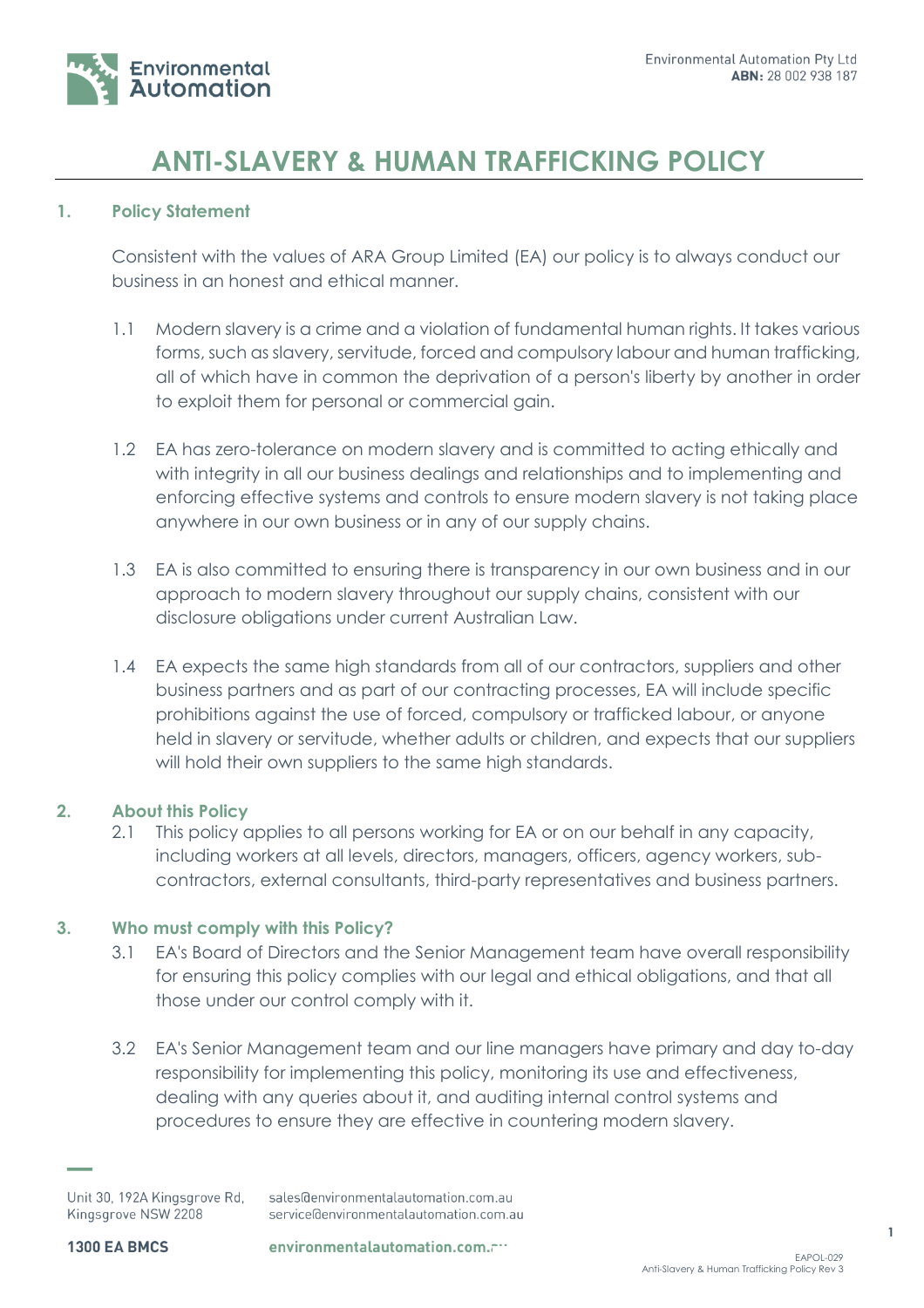

- 3.3 Management at all levels of EA are responsible for ensuring those reporting to them understand and comply with this policy and are given adequate and regular training on it and the issue of modern slavery in supply chains.
- 3.4 You must ensure that you read, understand and comply with this policy.
- 3.5 The prevention, detection and reporting of modern slavery in any part of our business or supply chains is all our responsibility and to avoid any activity that might lead to, or suggest, a breach of this policy.
- 3.6 You must notify your line manager as soon as possible if you believe or suspect that a conflict with this policy has occurred or may in the future.
- 3.7 You are encouraged to raise concerns about any issue or suspicion of modern slavery in our business or in our supply chains with any supplier at the earliest possible stage.
- 3.8 If you believe or suspect a breach of this policy has or may occur you must notify your line manager or report it in accordance with our Whistleblowing.
- 3.9 If you are unsure about whether a particular act, the treatment of workers more generally, or their working conditions within any tier of our supply chains constitutes any of the various forms of modern slavery, raise your concern with your line manager.
- 3.10 EA encourages openness and supports anyone who raises genuine concerns in good faith under this policy, even if they turn out to be mistaken. EA is committed to ensuring that no one suffers any detriment as a result of reporting a fairly held suspicion that modern slavery may be taking place in any part of our own business or in any of our supply chains.

# **4. Communication and awareness of this policy**

- 4.1 Training on this policy, and on the risk our business faces from modern slavery in its supply chains, will be provided as necessary.
- 4.2 EA's zero-tolerance approach to modern slavery is communicated to all suppliers, contractors and business partners at the outset of our business relationship with them and reinforced as necessary afterwards.

# **5. Breaches of this policy**

5.1 Any worker who breaches this policy will face disciplinary action, which may result in dismissal.

Unit 30, 192A Kingsgrove Rd, sales@environmentalautomation.com.au Kingsgrove NSW 2208 service@environmentalautomation.com.au